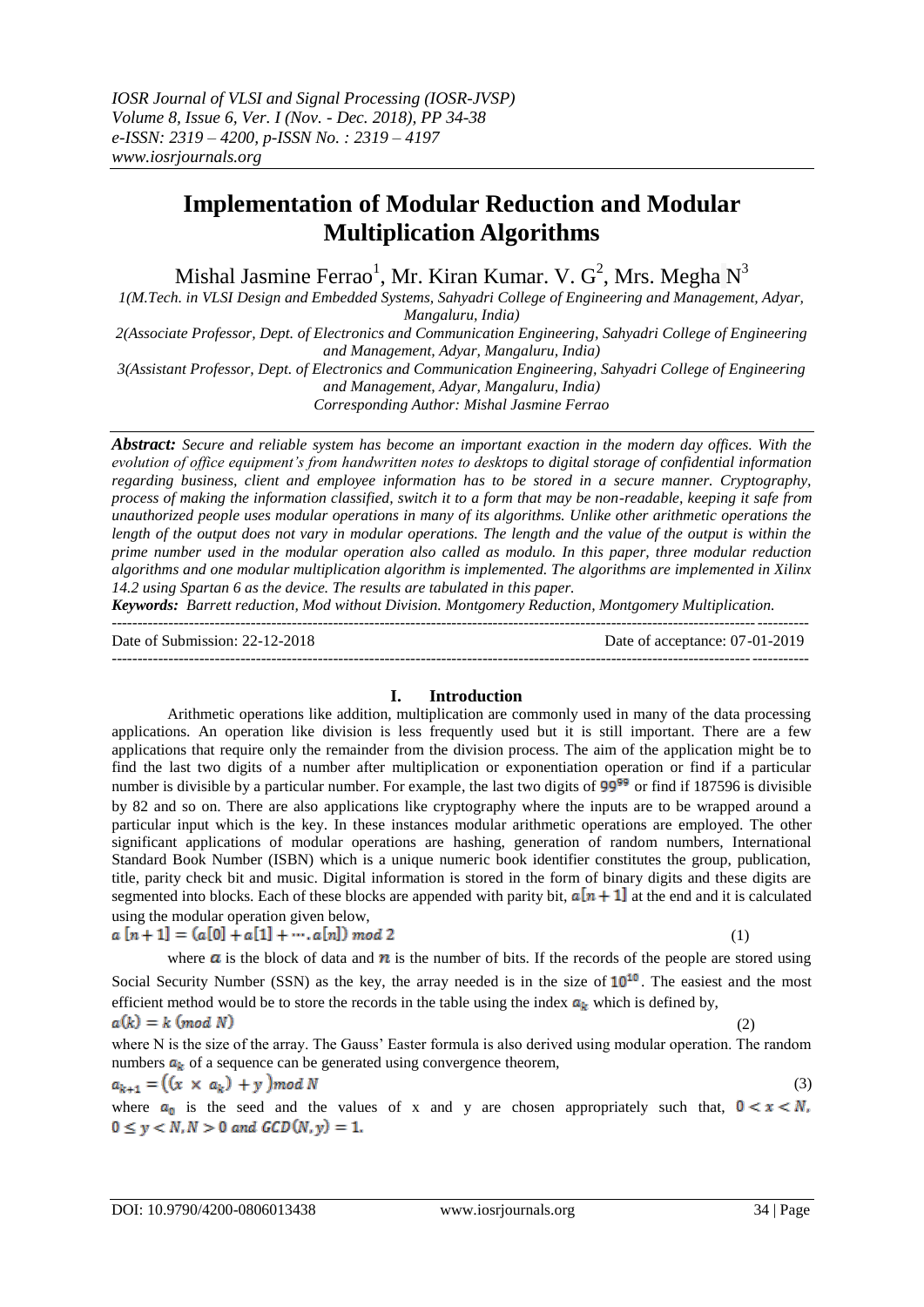### **II. Literature Survey**

The paper is written taking into account many technical papers and text books. An attempt is made to implement modular algorithms, both reduction and multiplication. The timing and the extent to which the device is utilized is compared which is also the measure of area needed by the algorithm. The efficient modular multiplier uses two multiple-precision multipliers. With the absence of pre-computation multiplication, the hardware is reduced to one single precision multiplier and an adder. Based on Barrett reduction and Montgomery modular reduction, two interleaved modular multiplication algorithms are implemented. The proposed algorithm outshines the standard modular multiplication by more than 50% in case of speed [1]. Extended Binary GCD algorithm and the modular multiplication algorithm is modified and merged to propose a new modular multiplication or division algorithm. Among the various algorithms currently being used, these two happen to be most compatible as the resources like registers and the combinational logic involved in the operation and controlling the operation can be shared. With Verilog as the description language, the design is implemented in the Synopsys design Compiler using 0.35μm CMOS 3-metal technology [2]. The designed is to be utilized in a multi-core system. The aim was to scale down the data transfers between the cores. Hence a significant improvement was observed when the modular operations where implemented in a 4 core system when compared to a 2 core system [3]. The proposed design is an integration of three algorithms, Kasturba multiplication algorithm, Barrett reduction and Montgomery modular multiplication. It was noted that the designed algorithm required less speed. Parallel implementation of the algorithm appeared to be more advantages. The study speculates that the proposed design gives greater advantage while implementing in a hardware and software platform. The Kasturba multiplication algorithm can be replaced by Toom Cook algorithm [4].

### **III. Algorithm Description**

In the paper, three modular reduction and one modular multiplication algorithms are implemented. The algorithms implemented are:

- Barrett Reduction,
- Mod without Division,
- Montgomery Reduction,
- Montgomery Multiplication.

The Barrett reduction algorithm is based on Equation 4.

$$
y = \left[ \left( \frac{j}{b^{k-1}} \right) \left( \frac{b^{2k}}{u} \right) \left( \frac{1}{b^{k+1}} \right) \right] \tag{4}
$$

The main object of the algorithm is to find the value of y that is given by j mod u. The value of β is precomputed and is given by the Equation 5.

 $\beta = \left\lfloor \frac{b^{2k}}{n} \right\rfloor$ (5)

This is beneficial in instances when several reductions are to be calculated using a single modulo. In this algorithm, the value of base, b is very important, it signifies the base of the inputs. The condition while selecting the base is that it should be greater than 3. This makes the entire computation less complex. Table 1 is the pseudo code for Barrett reduction. The algorithm includes basic operations like addition and multiplication. Mod without division is a modular reduction algorithm which efficient for computing large modulo operations. The data is streamed and had good spatial and temporal locality. The condition for mod without division is the size of the input should greater than that of the modulo. The algorithm also has a pre-computed β. The algorithm has certain predefined operations as explained below.

- Y splits the input j into groups of width u,
- N is the number of groups numbered from 0 to N-1,
- β is the correction factor calculated by  $β = 2<sup>width (u)</sup> mod u$  (6)

Since in any modular arithmetic operations the resultant can never be greater than modulo value, a while loop is incorporated at the end of the algorithm. The while loop is executed until the value of r is less than u.

The  $N-1^{th}$  group is left shifted width of u times. At each shift, if the MSB bit of Y is high, the correction is done by setting the MSB bit to zero and adding the pre-computed value β to it. MSB bit is checked till the MSB bit is reset. This entire operation is repeated till N becomes 1. When there is an overflow, it means that *Y* value is greater than u. By adding β to *Y*, it can be ensured that value of *Y* is less than u. The 0th group is added to the final result and again checked for overflow condition. The key point of the algorithm is that the input data is read only once thus eliminating excess processor cycles. The while at the end of the algorithm is to ensure that the final value is not greater than u which is not possible in modular operation. Table 2 is the pseudo code of Mod without Division.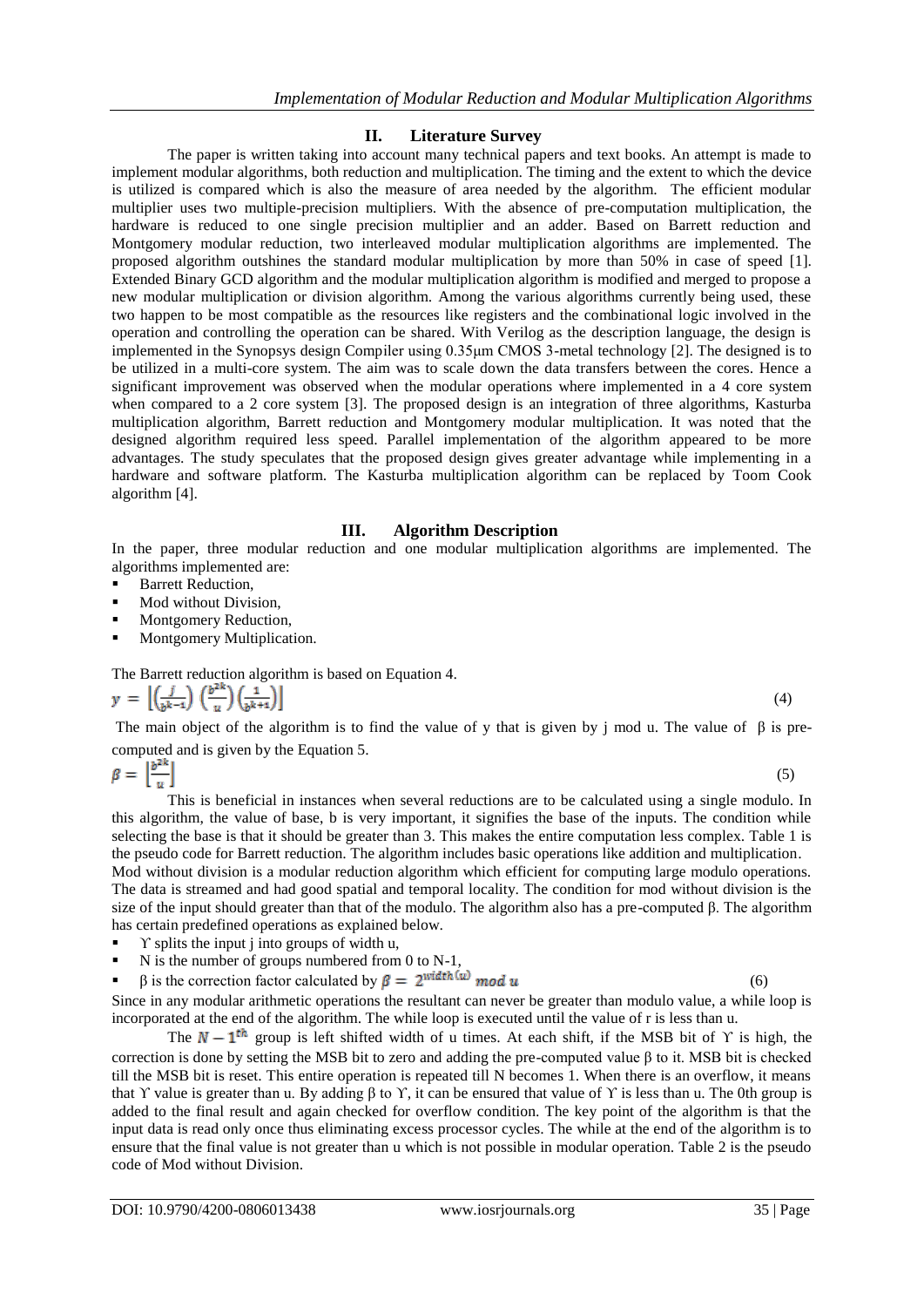**Table 1** Pseudo code for Barrett Reduction.

| Inputs:                                                     |
|-------------------------------------------------------------|
| $j = (j_{k-1}j_{k-2}j_2j_1j_0)$                             |
| $u = (u_{k-1}u_{k-2} u_2u_1u_0)$ such that $u_{n-1} \neq 0$ |
| Outputs:                                                    |
| $y = j \mod u$                                              |
| Steps:                                                      |
| 1. $\beta = \left  \frac{b^{2k}}{u} \right $                |
| 2. $q_1 = \left[\frac{j}{b^{k+1}}\right]$                   |
| 3. $q_2 = \left  \frac{q_1 \times \beta}{h^{k+1}} \right $  |
| 4. $r_1 = j \mod b^{k+1}$                                   |
| 5. $r_2 = (q_2 \times u) \text{ mod } b^{k+1}$              |
| 6. $r = r_1 - r_2$                                          |
| 7. if $r < 0, r = r + b^{k+1}$                              |
| 8. while $r \ge u, r = r - u$                               |

Montgomery reduction is implemented as a part of Montgomery modular algorithm to compute the value of y is given by  $tR^{-1}$  mod u. R is given by  $R = b^k$  (7) where b is the base of the inputs and k is the width of the inputs in bits. The value of  $u' = -u^{-1}$  mod b (8) is a pre computed value which can be computed by using any of the inverse algorithms like Extended Euclidean algorithm. The algorithm includes simple arithmetic and logical operations like shift, addition and multiplication. The entire algorithm is repeated k times which is equal to the length of the input in bits. Since the final value can never be greater than u, a while loop is employed at the end of the algorithm. Table 3 is the pseudo code for Montgomery reduction.

|  |  | <b>Table 2</b> Pseudo code for Mod without Division. |
|--|--|------------------------------------------------------|
|--|--|------------------------------------------------------|

| $j = (j_{2k-1}j_{2k-2} j_2j_1j_0)$           |
|----------------------------------------------|
| $u = (u_{k-1}u_{k-2}u_2u_1u_0)$              |
| Steps:                                       |
| $\Upsilon$ = Split (j, Width(u))             |
| $N = Num(Y) - 1$                             |
| $\beta = 2^{\text{width}(u)} \text{ mod } u$ |
| while $N > 0$                                |
| $H = \Upsilon$ [N]                           |
| for $(i = 0$ to Width $(u)-1)$               |
| $H = H \ll 1$                                |
| while $H_{width(u)-1} == 1$                  |
| $H_{width(u)-1}=0$                           |
| $H = H + \beta$                              |
| $\Upsilon[N-1] = \Upsilon[N-1] + H$          |
| if $(Y[N-1]_{width(u)-1} == 1)$              |
| $\Upsilon[N-1]$ <sub>width(u)-1</sub> = 0    |
| $\Upsilon[N-1] = \Upsilon[N-1] + \beta$      |
| $N = N - 1$                                  |
| while $Y[0] > u$                             |
| $\Upsilon[0] = \Upsilon[0] - u$              |
|                                              |
| j mod u = $\Upsilon[0]$                      |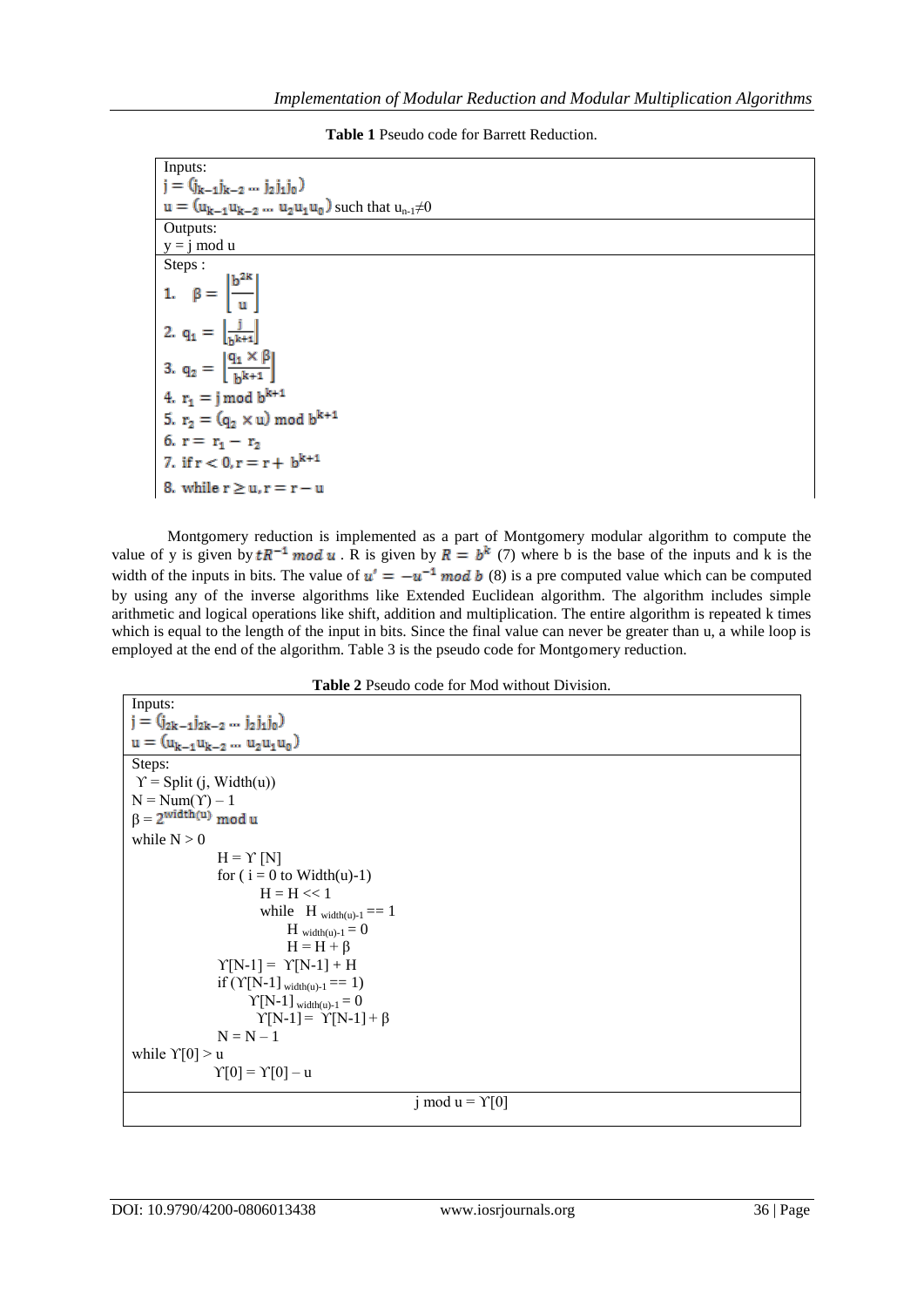|  | Table 3 Pseudo code for Montgomery Reduction. |  |
|--|-----------------------------------------------|--|
|--|-----------------------------------------------|--|

| Inputs:                                |
|----------------------------------------|
| $t = (t_{k-1}t_{k-2}  t_2t_1t_0)$      |
| $p = (p_{k-1}p_{k-2} \dots p_2p_1p_0)$ |
|                                        |
| Steps:                                 |
| $p' = -p^{-1} \mod b$                  |
| $a = t (a = a_{k-1}a_{k-2}a_2a_1a_0)$  |
| for $i = 0$ to $k - 1$                 |
| $u_i = a_i p' \mod b$                  |
| $a = a + uipbi$                        |
| $a = a/b^k$                            |
| while $a \ge p$ , $a = a - p$          |
| $tR^{-1}$ mod $p = a$                  |

Montgomery multiplication is an integral part of Montgomery modular operation. The algorithm is executed prior to the reduction process. The resultant of the algorithm, y is given by  $y = edR^{-1}$  mod u (9). R is related to the base of the inputs and is defined as per Equation (7). The algorithms also computed the  $u'$  using any of the inverse algorithms like Extended Euclidean algorithm. The algorithm consists of basic operations like multiplication, shift and addition. In modulo operation, the resultant cannot be greater than zero, hence a while loop is used at the end of the algorithm to ensure that the value is always less than u. The algorithm is implemented k number of times which is equal to the width of the inputs in bits. Equation 10 includes the operation mod b, since b is the base of the inputs, this operation is equivalent to preserving the last digit of the result. Similarly the Equation 11 includes the divide by b operation, this is equivalent to preserving all the digits except the last digit of the resultant. This reduces the complexity of the algorithm. Table 4 is the pseudo code for Montgomery Multiplication.

**Table 4** Pseudo code for Montgomery Multiplication.

| Inputs:                                   |      |
|-------------------------------------------|------|
| $e = (e_{k-1}e_{k-2} \dots e_2 e_1 e_0)$  |      |
| $d = (d_{k-1}d_{k-2}  d_2d_1d_0)$         |      |
| $u = (u_{k-1}u_{k-2}  u_2u_1u_0)$         |      |
| Steps:                                    |      |
| $u' = -u^{-1} \mod b$                     |      |
| $t = 0$ ( $t = t_{n-1}t_{n-2}t_2t_1t_0$ ) |      |
| for $i = 0$ to $k - 1$                    |      |
| $a = (t_0 + (e_i * d_0) u') \bmod b$      | (10) |
| $t = (t + e_i d + a_i u) / b$             | (11) |
| while $t \geq u$ , $t = t - u$            |      |
| $edR^{-1}$ mod $u = t$                    |      |

## **IV. Results and Discussion**

The algorithms are implemented in Xilinx ISE® Design Suite 14.2 using Spartan 6 as the family. The design is synthesized using the XST tool and from the synthesis report and the device utilization summary, the timing and the area utilized by the design is tabulated. Table 5 is the synthesis report of all the implemented algorithms.